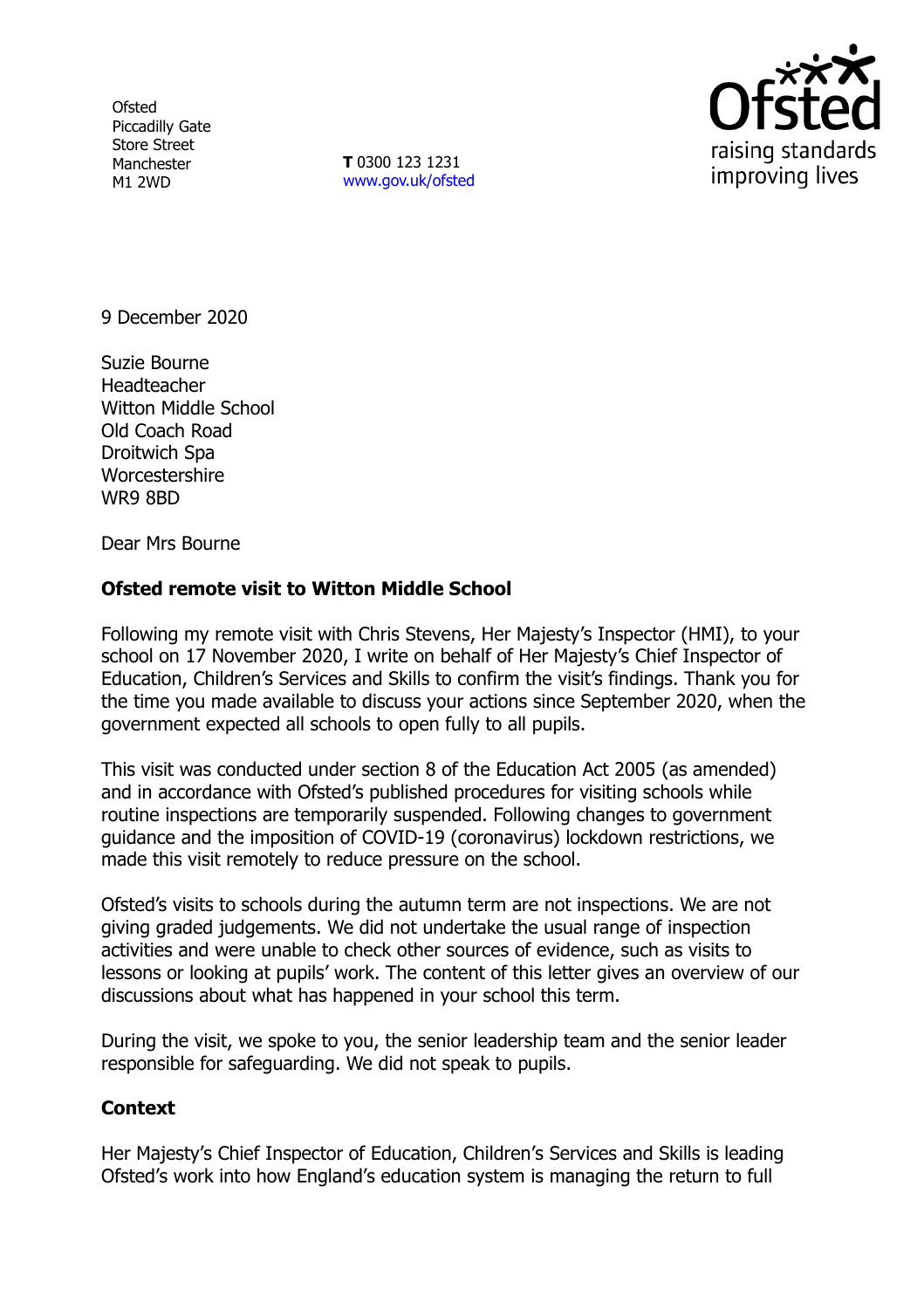

education for pupils, following an extended break in formal schooling due to the COVID-19 pandemic.

In undertaking this focused work, HMI are visiting a broad range of schools. HMI will visit a sample of:

- approximately 1,200 schools across all Ofsted grades (outstanding, good, requires improvement and inadequate)
- maintained schools, academies and free schools, special schools and centres of alternative provision, including those in cities, and coastal, town or rural communities.

The information from this visit will feed into Ofsted's national reporting so that the insights can be shared with the government and the education sector. We did not find any significant concerns during the visit. In such a case, an inspection report would be published on our website and available to parents and carers.

We did not consider your response to COVID-19 during the spring and summer terms 2020, when the school was not open to all pupils.

## **From this visit, inspectors noted that:**

- At the time of the visit, the Year 6 'bubble' was isolating. Since the start of term, over one third of pupils have had to isolate at some point.
- **Pupils are studying the usual range of subjects. You have made changes to the** order of what is taught in computing, design and technology, and physical education (PE). Additionally, there are now daily opportunities for personal, social and health education sessions to support pupils' well-being. In all subjects, teachers have planned to include missed content in current topics.
- Teachers' checks on pupils' starting points in reading, writing and mathematics in Years 5 to 7 have been used to group pupils in English and mathematics. You have increased the number of sets that you would normally have in each year group.
- Leaders have prioritised reading and have introduced daily reading sessions for all pupils. Each class has a weekly visit from the school librarian, who brings a broad range of books for pupils to choose from.
- Teachers are providing extra opportunities for pupils to write in subjects across the curriculum. This is because you have identified from assessments that some pupils are not remembering to apply their previous knowledge of punctuation when they are writing.